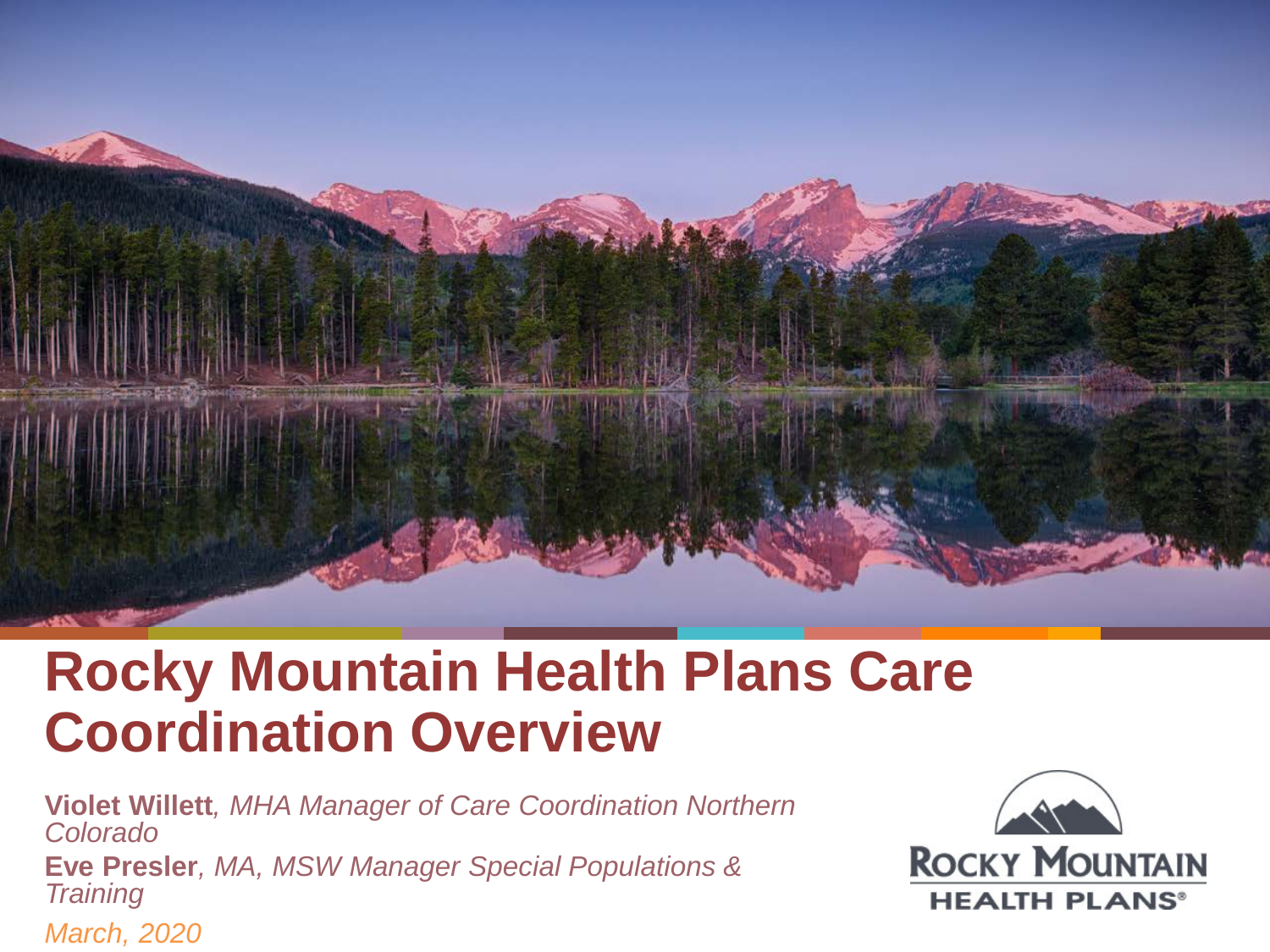## **Rocky Mountain Health Plans Region 1**

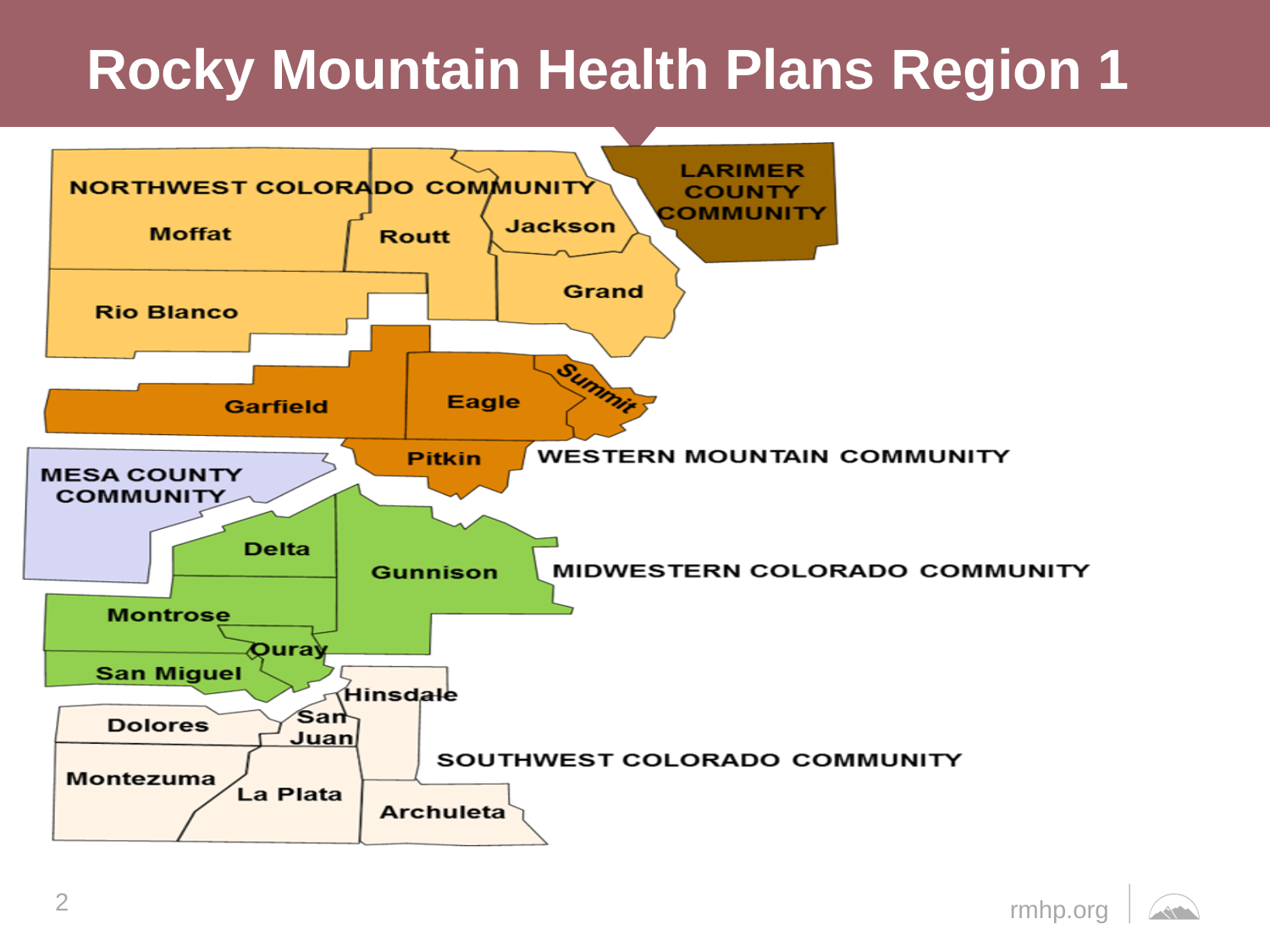# **Our Care Coordination Teams**

### **RMHP Care Coordinators**

RMHP has our own team of Care Coordinators in various geographic communities throughout the state

### **Integrated Community Care Teams**

RMHP partners with existing Community Care Coordination teams to perform our Care Coordination activities.

### **Partnerships with Community Agencies**

RMHP partners share a data platform and have granted access to CMHCs, providers, Grand Junction Housing Authority and Garfield County Human Services.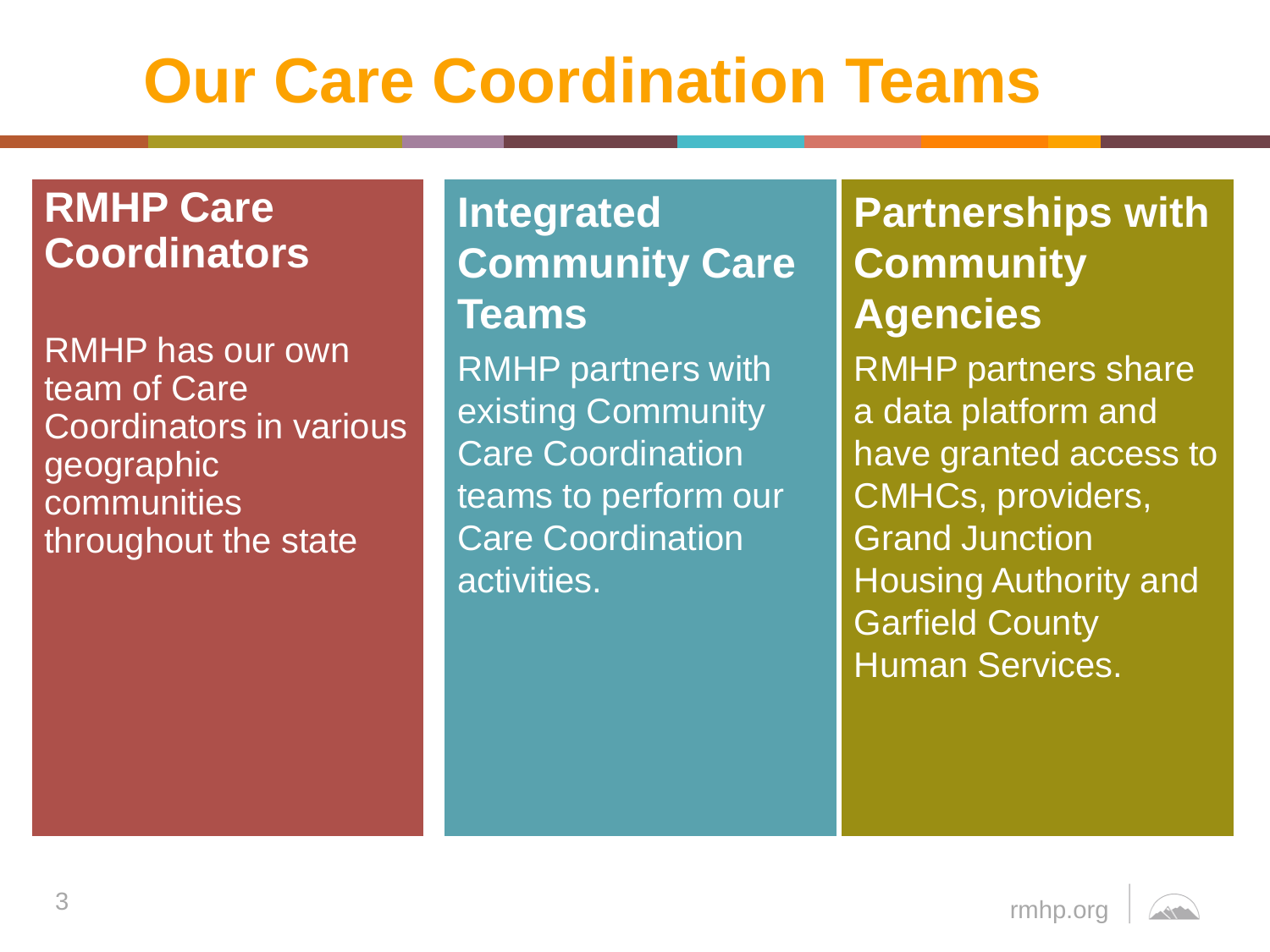# **Care Coordination Outreach**

### **Clinical Events**

- Inpatient Admissions
- Discharges
- Behavioral Health
- Emergency Department
- Crisis Line Call

### Special Populations

- Complex
- High Risk Pregnancy
- Criminal Justice
- Foster Children
- COUP

### **Referrals**

- One Call Line
- Inbound Calls
- Providers
- Self-Referral
- Community Organizations

### **Community Outreach**

- Homeless Shelters
- Food Banks
- Parole Office
- Halfway House

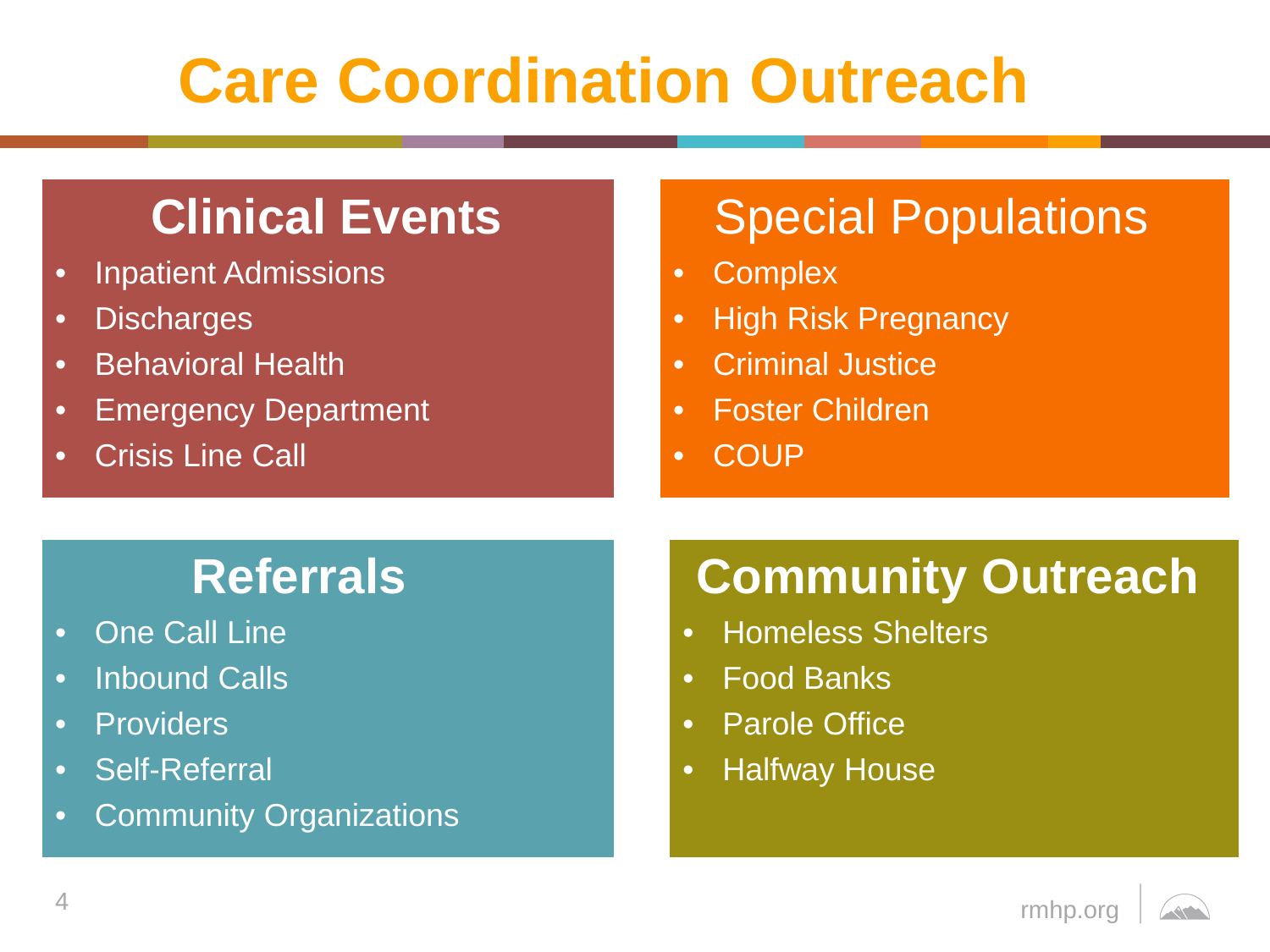# **RMHP Care Coordinators**

### *RN Case Managers*

Work directly with our population with the highest and most complex Physical Health Needs. Available for staffing and consultations with team.

### *BH Professionals*

Work collaboratively with our UM staff, inpatient facilities and the CMHCs, starting at the point of hospital admission, to begin timely discharge planning and coordinate TOC.

### *Social Workers*

Assess and screen for Social Determinants of Health. Connect members with Community Resources for Social Needs.

### *Outreach Coordinators*

General Care Coordination and member education. Connect members with Community Resources. Spanish Speakers available.

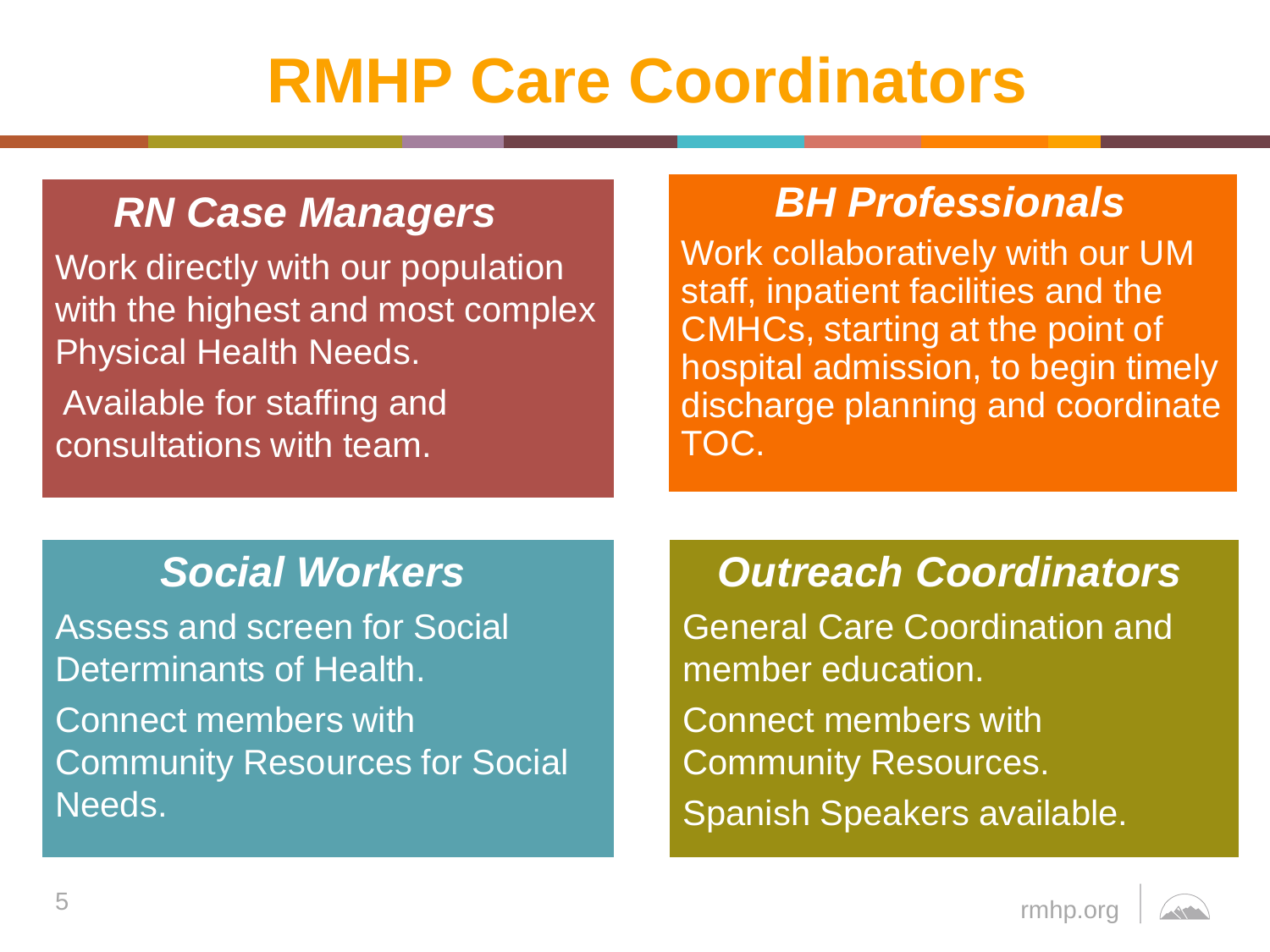# **SFY 2018-2019 Care Coordination**

**SFY 2018-2019**



**Total Unique Members with Extended Care Coordination**

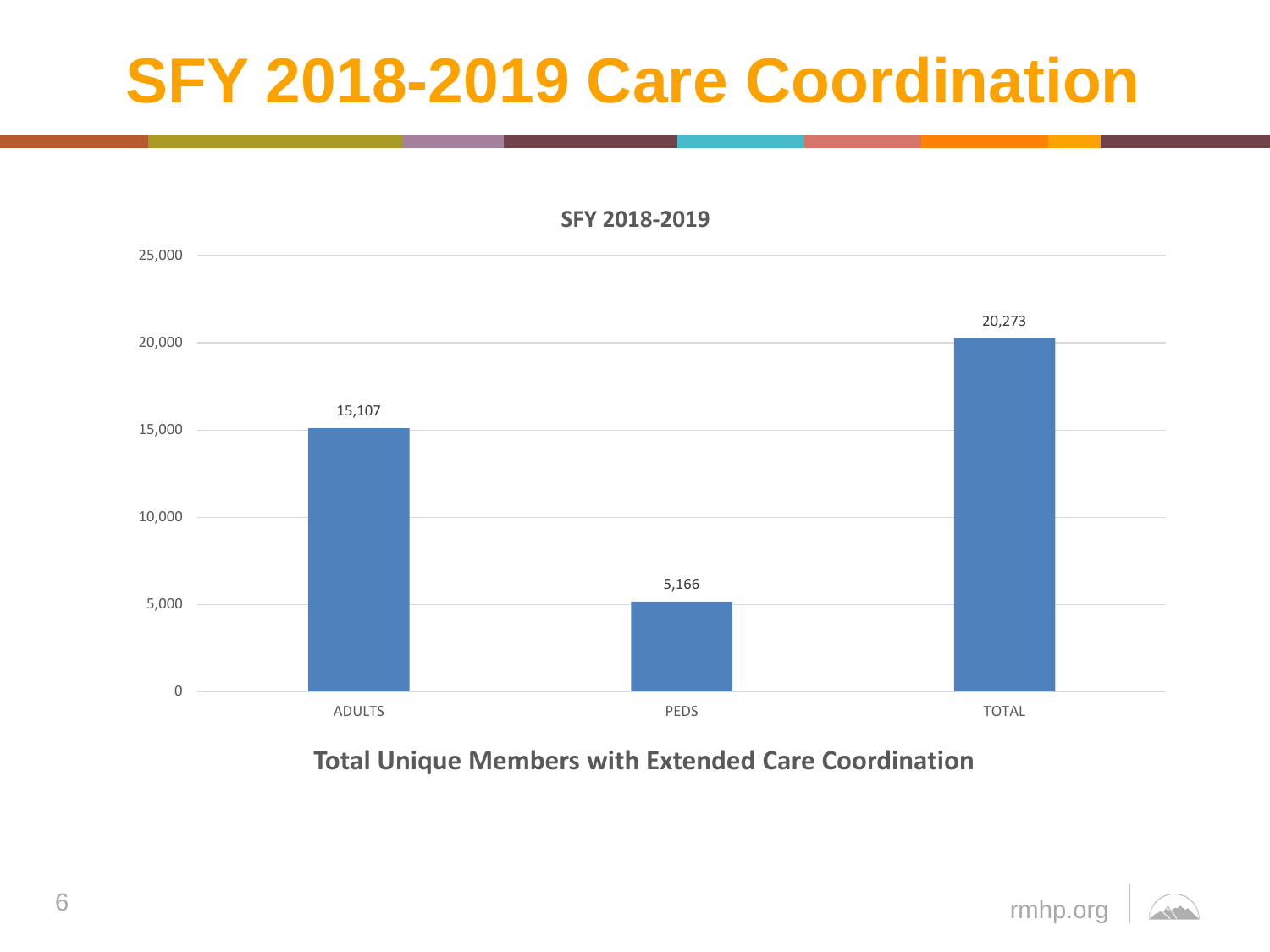## **Pyramid Approach**

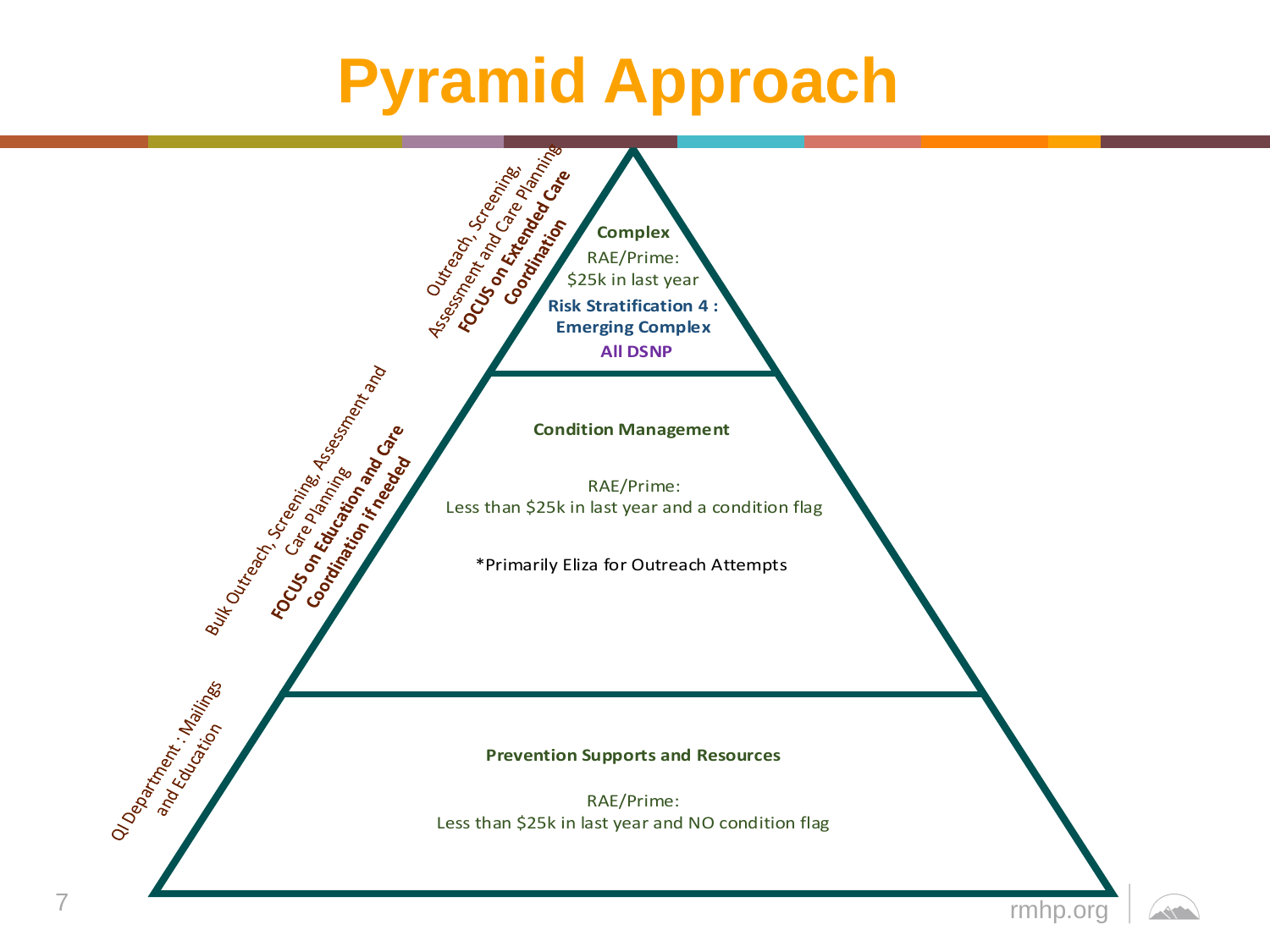# **Complex Segment Breakout**



#### **Definition** :

- HCPF 25k+ in annual utilization
- LA Risk Strat Model Emerging Complex
- All DSNP Members (not included in counts due to accounted for in current program structure, similar interventions) : 869 Members

#### **Intervention :**

- Members dispersed into Sub Population Campaigns
- Outreached and Screened
- Focus on ID of needs and engaged in Extended Care Coordination supports (long term/care team based)
- ICP Created for all Members exhibiting needs
- All Members in a Monitoring status for minimum 6 months (clinical event and incremental outreach bases on acuity)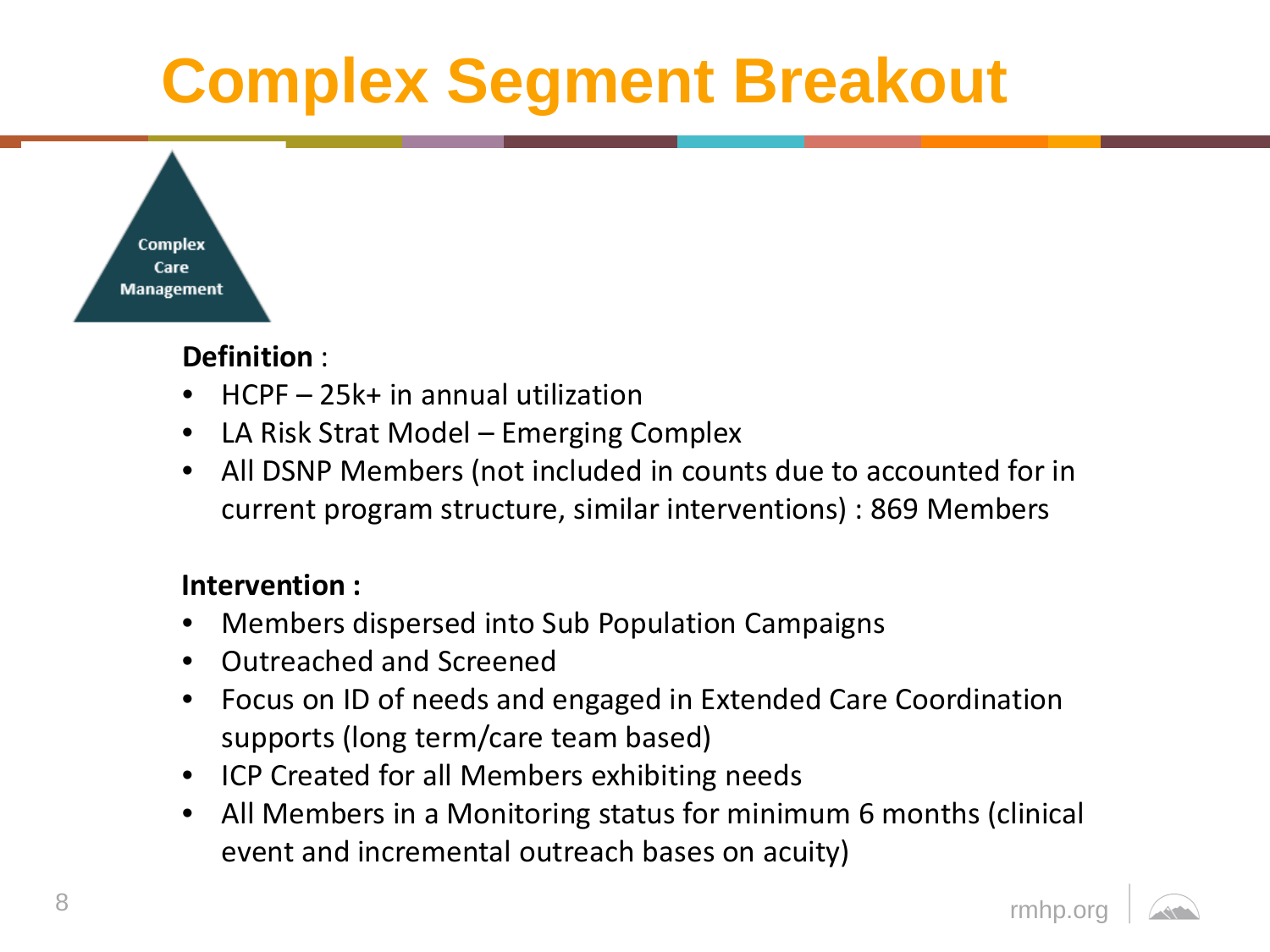## **Condition Management Segment Breakout**



#### **Definition** :

- HCPF Less than 25k in annual utilization and a condition flag
- LA Risk Strat Model None (only HCPF definition included)

#### **Intervention :**

- TBD on focus pops and strategy
- Outreached and Screened
- ID if Member needs Complex/Extended Care Coordination
- Condition Education and Resources

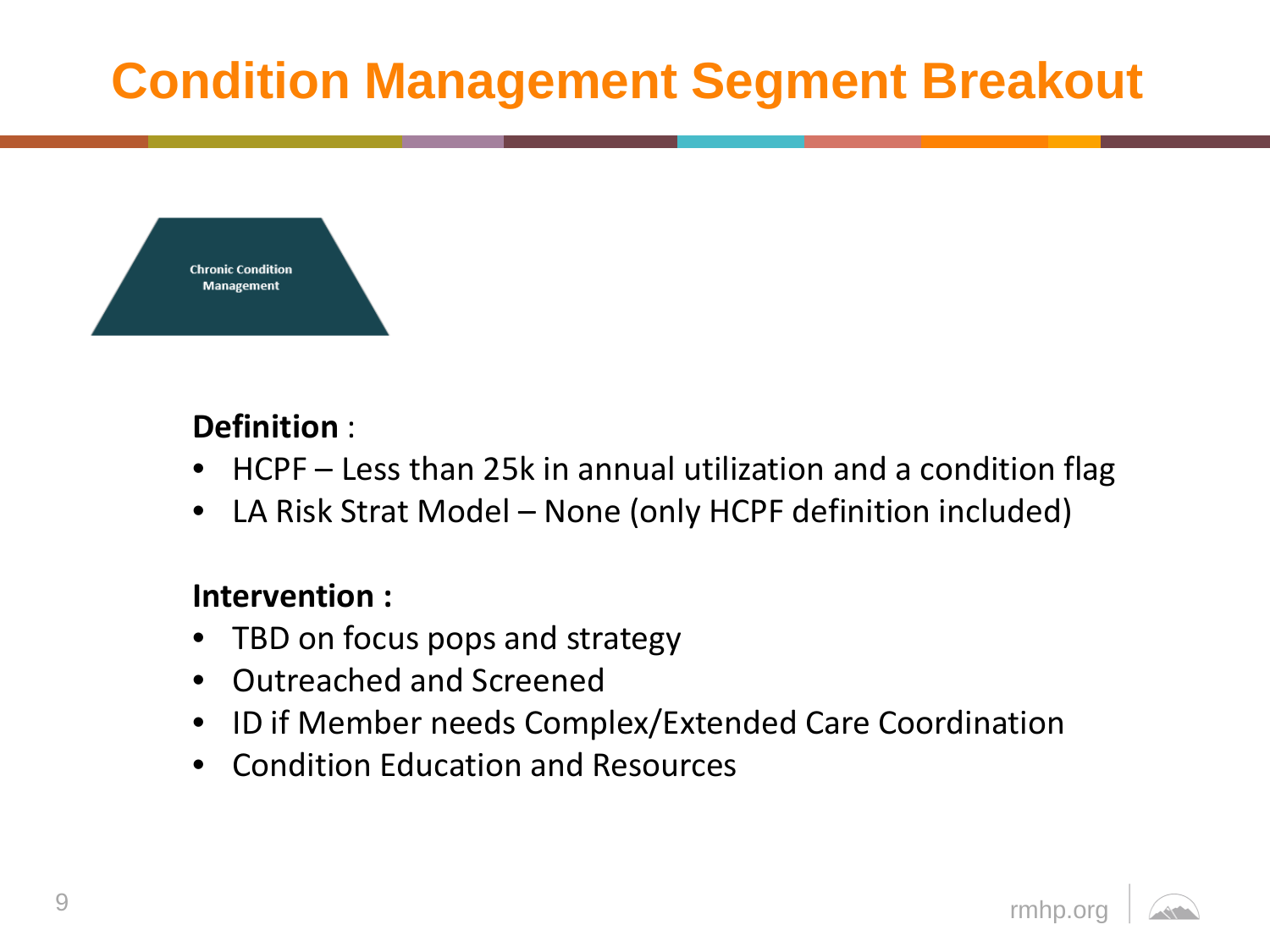## **Condition Management Segment Breakout**



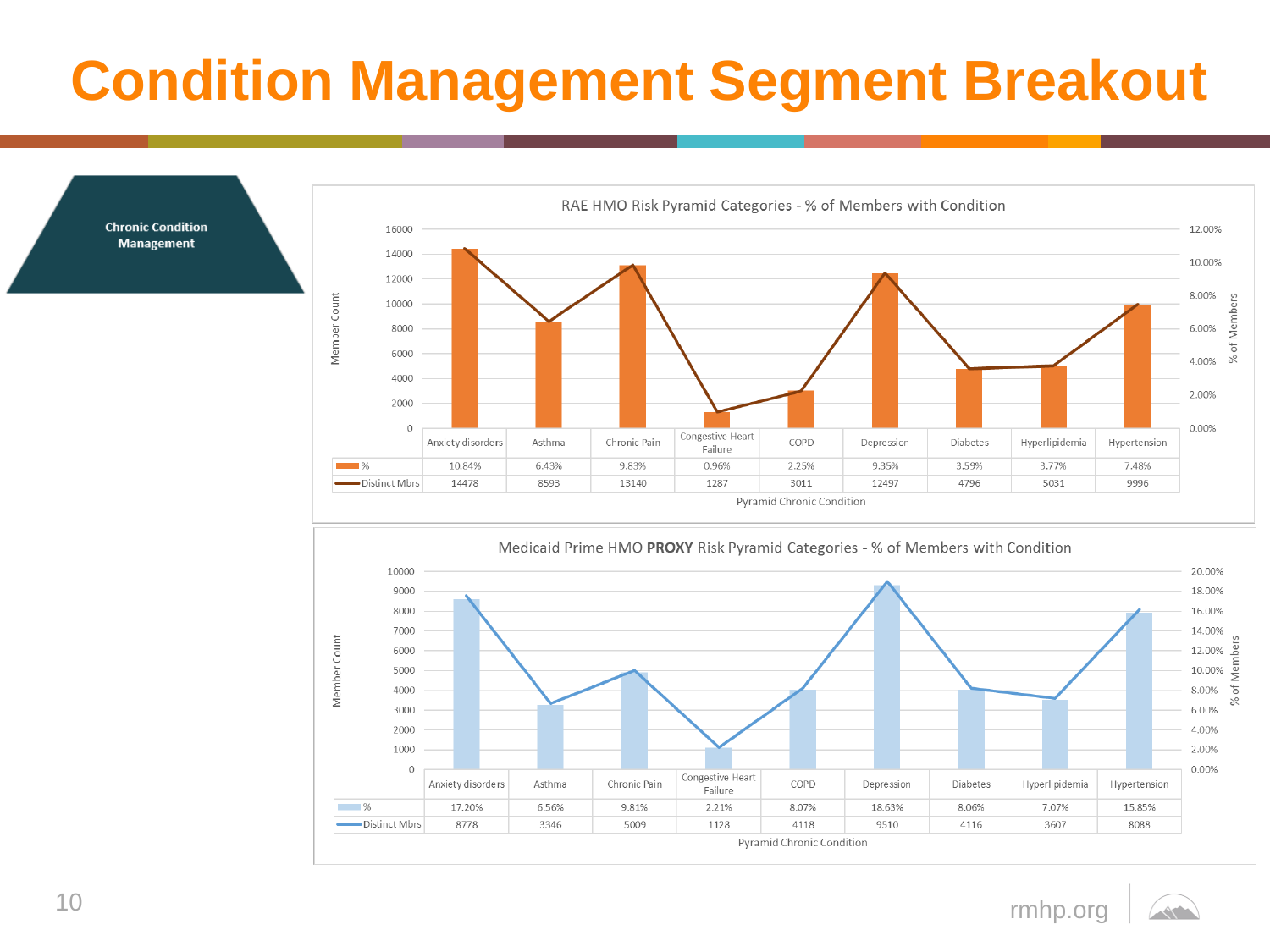## **Prevention Segment Breakout**

**Prevention and Wellness** 

### **Definition** :

- HCPF Less than 25k in annual utilization and no condition flag
- LA Risk Strat Model None (only HCPF definition included)

#### **Intervention :**

- Educational Mailing
- Gap closure
- QI/PT